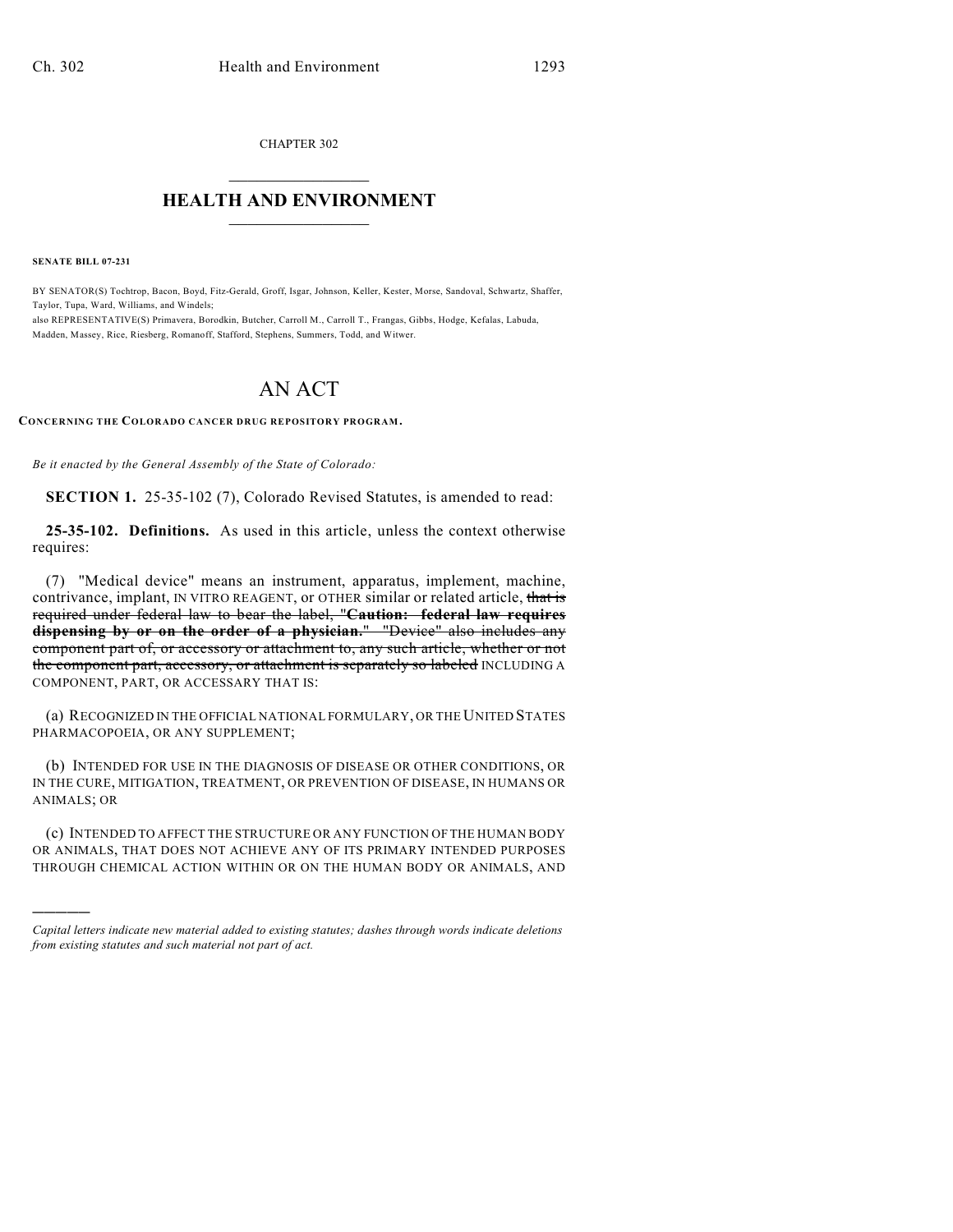THAT IS NOT DEPENDENT UPON BEING METABOLIZED FOR THE ACHIEVEMENT OF ANY OF ITS PRIMARY INTENDED PURPOSES.

**SECTION 2.** 25-35-103 (3) (a) and (3) (c), Colorado Revised Statutes, are amended, and the said 25-35-103 is further amended BY THE ADDITION OF A NEW SUBSECTION, to read:

**25-35-103. Cancer drug repository - administration - donation - dispensing - cancer drugs - medical devices.** (3) A pharmacist may accept and dispense cancer drugs and medical devices donated under the program to eligible patients if all of the following requirements are met:

(a) (I) The cancer drug OR MEDICAL DEVICE is in its original, unopened, sealed, and tamper-evident unit dose packaging or, if packaged in single-unit doses, the single-unit-dose packaging is unopened; OR

(II) THE PHARMACIST HAS DETERMINED THAT THE CANCER DRUG OR MEDICAL DEVICE IS SAFE FOR REDISTRIBUTION;

(c) The cancer drug or medical device is not adulterated or misbranded, as determined by a pharmacist; employed by or under contract with the health care facility, medical clinic, or pharmacy; and

(6) A HEALTH CARE FACILITY, MEDICAL CLINIC, OR PHARMACY THAT ELECTS TO PARTICIPATE IN THE PROGRAM SHALL ESTABLISH ELIGIBILITY CRITERIA FOR INDIVIDUALS TO RECEIVE DONATED CANCER DRUGS OR MEDICAL DEVICES. DISPENSATION SHALL BE PRIORITIZED TO CANCER PATIENTS WHO ARE UNINSURED OR UNDERINSURED. DISPENSATION TO OTHER CANCER PATIENTS SHALL BE PERMITTED IF AN UNINSURED OR UNDERINSURED CANCER PATIENT IS NOT AVAILABLE.

**SECTION 3. Repeal.** 25-35-104 (1) (b), (1) (c), and (1) (e), Colorado Revised Statutes, are repealed as follows:

**25-35-104. Rules.** (1) The state board, in consultation with the state board of pharmacy, shall promulgate any rules necessary for the implementation and administration of the program. The rules shall include, at a minimum:

(b) Eligibility criteria for individuals to receive donated cancer drugs or medical devices dispensed under the program. The criteria shall prioritize dispensation to cancer patients who are uninsured or underinsured, but shall permit dispensation to other cancer patients if an uninsured or underinsured cancer patient is not available.

(c) A means by which an eligible patient may indicate the individual's eligibility under the program;

(e) A list of cancer drugs, arranged by category or individual cancer drug, that the program will accept and will not accept for dispensing. The list of cancer drugs the program will not accept shall include the reason a cancer drug is ineligible for donation.